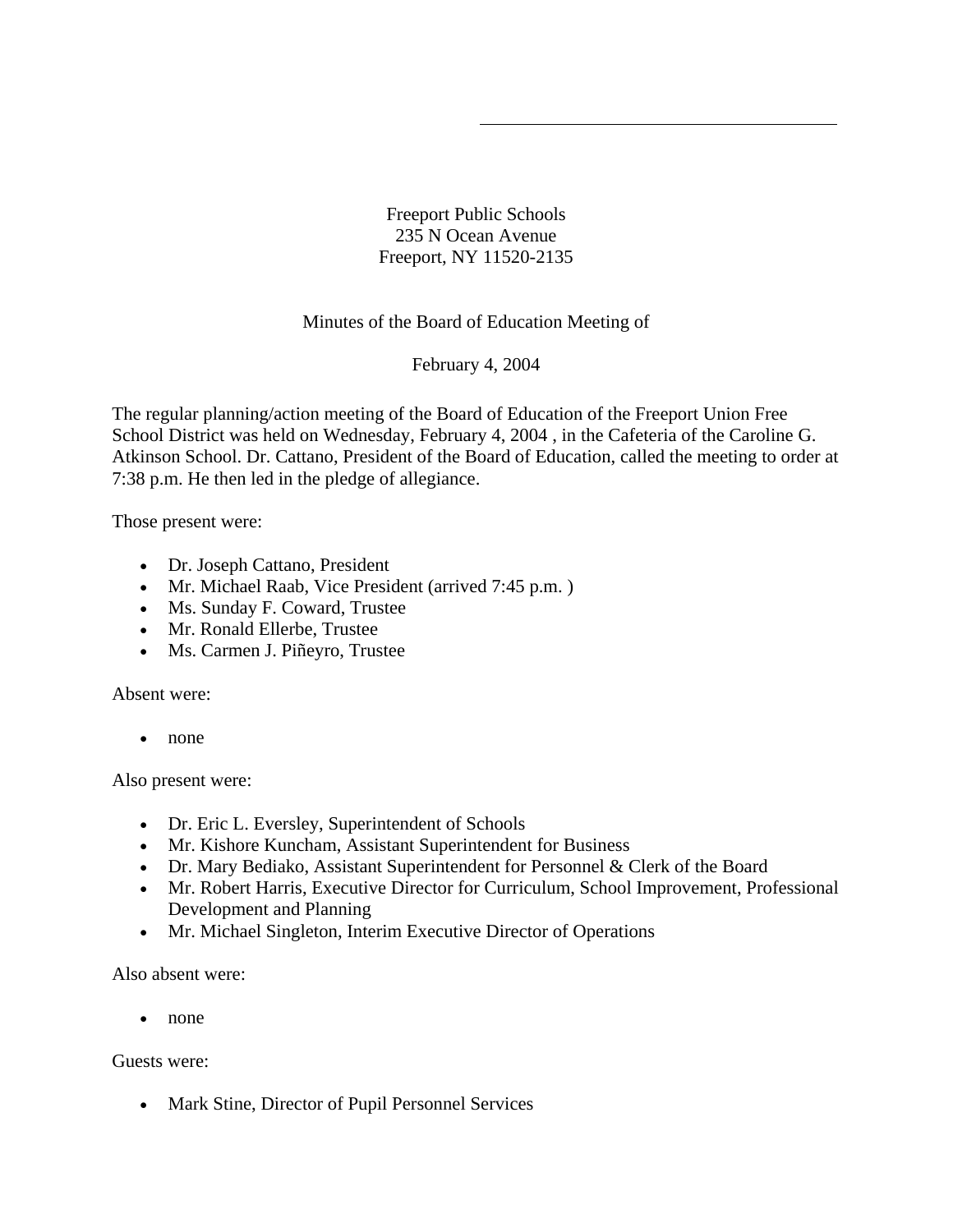The number of people in the audience at the opening of the meeting was 15.

# **Superintendent's Report**

Dr. Eversley, Superintendent of Schools, congratulated the PTA on the wonderful Founders Day celebration, which took place the evening before at John W. Dodd Middle School.

Mark Stine, Director of Pupil Personnel Services, discussed the history of the Special Education Parent Teacher Association (SEPTA).

Mr. Kishore Kuncham, Assistant Superintendent for Business spoke to the Board about the need for a position of Assistant Director of Facilities.

### **Items for Action**

# **Approval of CSE and PSE Meetings**

Ms. Piñeyro offered the following resolution for adoption:

**BE IT RESOLVED** that the Board of Education hereby accepts the minutes of the meeting of the committees on special education and preschool special education for the following dates:

December 8, 2003; December 10, 2003; December 15, 2003; January 14, 2004; January 22, 2004; January 26, 2004; January 27, 2004.

The motion was seconded by Ms. Coward and unanimously carried: Cattano, Coward, Ellerbe, Piñeyro and Raab.

### **Establishment of a Position**

Mr. Raab offered the following resolution for adoption:

**BE IT RESOLVED** that the Board of Education of the Freeport Union Free School District hereby establishes the position of Assistant Director of Facilities.

The motion was seconded by Mr. Ellerbe and unanimously carried: Cattano, Coward, Ellerbe, Piñeyro and Raab.

The Board reviewed the tentative agenda for the February 11, 2004 meeting.

### **Board Comments**

Mr. Raab remarked that congratulations were in order for the Facilities Department. They did a fine job of clearing the parking lots after the recent snow storms.